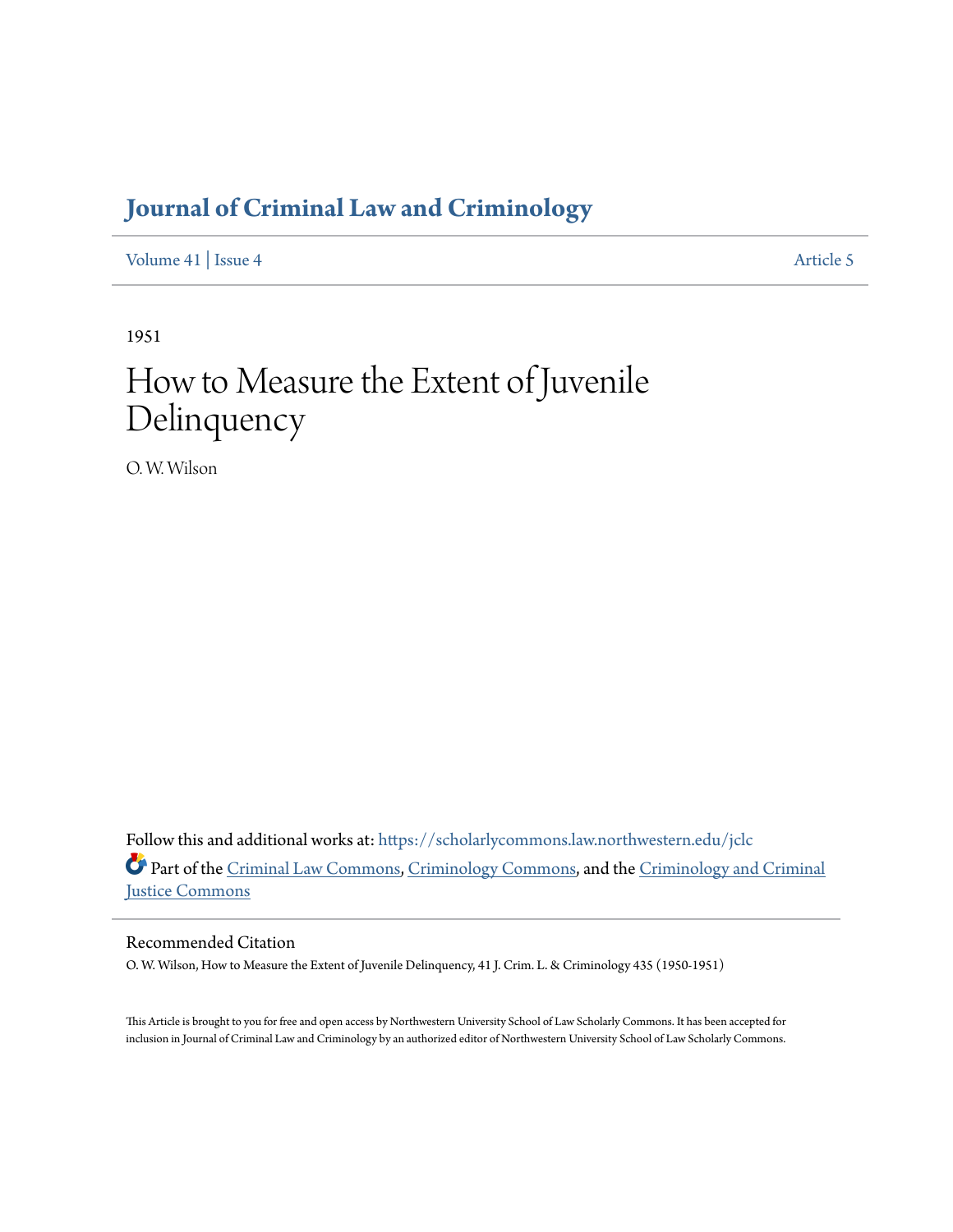## HOW TO **MEASURE** THE **EXTENT** OF **JUVENILE DELINQUENCY**

## **0.** W. Wilson

The author was Chief of Police in Wichita, Kansas from 1928 to 1939. He has<br>been Professor of Police Administration in the University of California at Berkeley<br>since 1939. In the course of World War II and until 1947, he w Safety with the Military Government in Region III, Italy, and in Germany.--EDITOR

Consideration of the problem of juvenile delinquency immediately raises the question, "How is the extent of delinquency to be measured?"1 This question has been pondered an even greater length of time **by** those who have sought its answer in regard to general criminality. Some progress has been made in the latter field, and it would seem worthwhile, in seeking the answer in reference to the extent of juvenile delinquency, to consider the blind alleys that have already been explored in the search for a similar measure of general criminality.

Efforts in the latter field have produced an acceptable system for measuring the amount of crime. Although the system used is the best that has yet been developed anywhere in the world, it is not perfect. **A** study of it, however, may lead, quickly and directly, to a system for measuring the extent of juvenile delinquency, and thus avoid circuitous meanderings over paths long since abandoned in the search for an acceptable measure of general criminality.

The method used in this country for measuring variations in criminality is the *Uniform Crime Reporting* system developed by a committee of the International Association of Chiefs of Police under the able direction of Bruce Smith.<sup>2</sup> It is based on the preparation by local law enforcement agencies of uniform monthly crime reports, and annual reports that show the percentage of crimes that have been cleared by the arrest of the perpetrator. These reports are voluntarily submitted to the FBI where they are tabulated and published semi-annually with other information gleaned from fingerprint records also received from local and other agencies.<sup>3</sup>

Before proceeding, it may be well to consider whether the juvenile delinquency information being sought is of the same kind as that being provided in the field of general criminality by the system of *Uniform*

**<sup>1.</sup> I.** RICHARD PERLMAN, *The Meaning of Juvenile Delinquency Statistics,* **FEDERAL** PROBA-**TION, 13,** No. 3, September, 1949.

<sup>2.</sup> There is no intention to argue here the success of the system in accomplishing its purpose of measuring the amount of crime, beyond re-stating the fact that a better system has not yet been developed. For a detailed description of the system, see **UNIFORM CRIME REPORTING,** International Association of Chiefs of Police, Washington, **D.C., 1929,** 464 **pp.**

**<sup>3.</sup>** States should be urged to enact legislation requiring local law enforcement officials to submit prompt, accurate, and complete reports.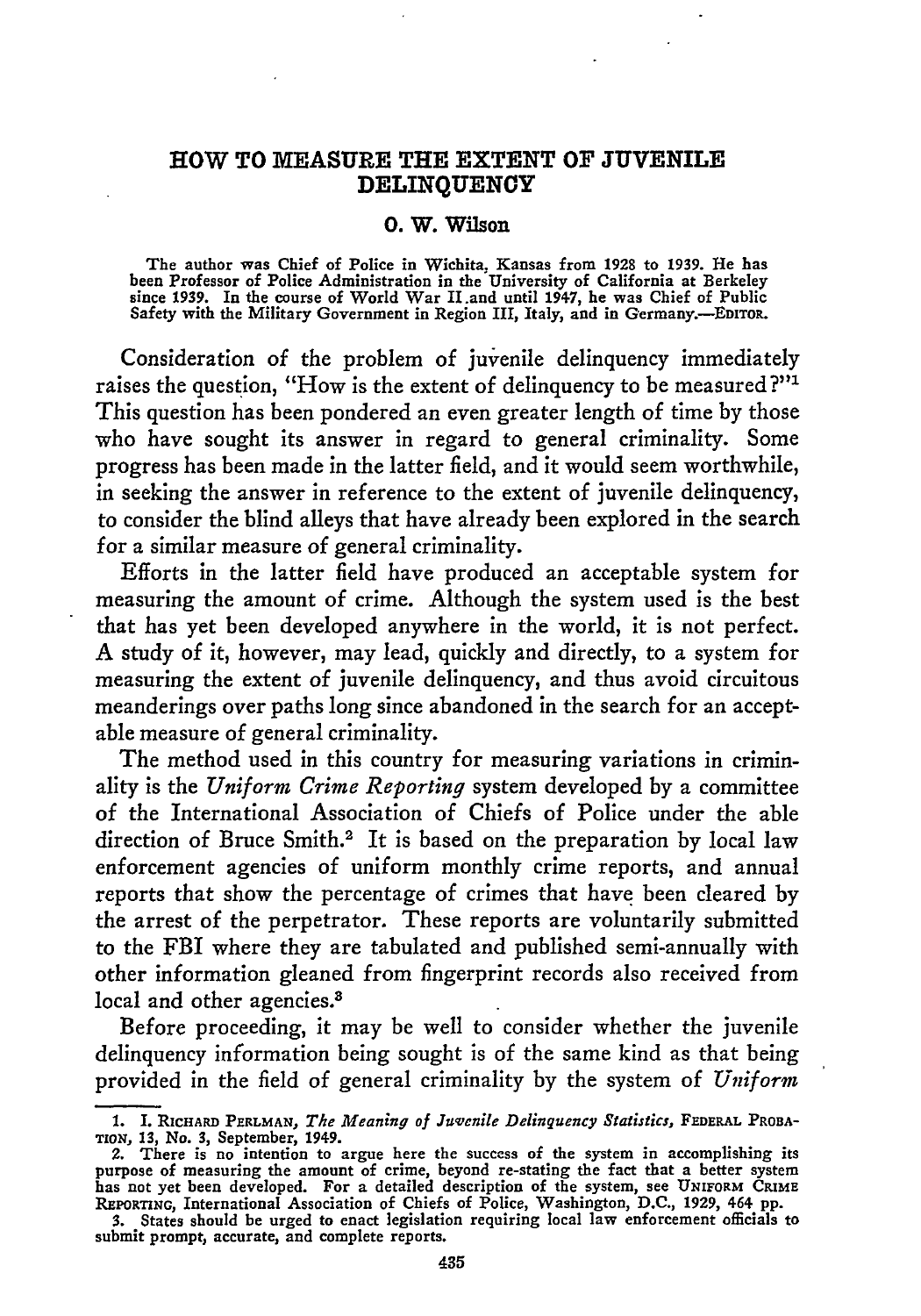*Crime Reports.* Presumably the information desired is the extent of juvenile delinquency, however the term may be defined.4 Should its extent be measured in terms of the numbers of juvenile offenders who have been dealt with by the police ?- or by juvenile courts ?- or made wards of juvenile courts?-- or removed from their homes for purposes of correction? Or is the extent of juvenile delinquency best measured in terms of the number of juvenile offenses? The answers to these questions may be found through a review of the attempts to measure general criminality.

The total amount of crime serves as a measure of the extent of criminality. How else might it be measured? The blind alleys that have been explored include the number arrested, the number tried in criminal courts, the number convicted, and the number of inmates in penal institutions. Why go down these blind alleys once more? There is no better, more direct, more accurate measure of the extent of criminality of the people than in terms of the crimes that they commit.5 Since this is true, it seems equally true that the best measure of the extent of juvenile delinquency is in terms of the delinquent acts.

Do *Uniform Crime Reports* accurately and completely measure the amount of crime? They do not report all crime, but only the Part I classes<sup>6</sup> selected on the basis of the likelihood of their "being known" to the police. The Part II offenses include those less likely to be known to the police, such as drunkenness, traffic violations, and many others considered less serious, as well as some more serious ones such as abortion, arson, and fraud. The Part II offenses are reported nationally only on the basis of arrests. The justification for this difference in treatment of Part I and Part II crimes seems apparent.

Since *Uniform Crime Reports* do not include all crimes, a question may be raised as to whether they provide a fair index of the crime total. The answer cannot be given categorically. Some contend that Part I crimes are committed by criminal failures, that the successful criminal commits "white collar" crimes which are more important than the Part I offenses, and that, in consequence, Part I crime is not a fair index of the total amount of crime. The problem of the juvenile delinquent, however, does not revolve about his participation in "white collar" crimes. In terms of offenses that are repugnant to the general public, that are of

**<sup>4.</sup>** Since it **is difficult,** perhaps impossible, **to agree on a definition of criminality, why get exercised over the definition of it in its junior stage?**

**<sup>5.</sup> The validity of this conclusion is so generally accepted** that **it seems unnecessary to discuss the** extraneous **influences that cause sharp variations in the numbers noted above. The extraneous influences include changes in law, policy, procedure, and public sentiment. 6. Part I crimes consist of homicide, rape, robbery, aggravated assault, burglary, larceny,**

**and auto theft.**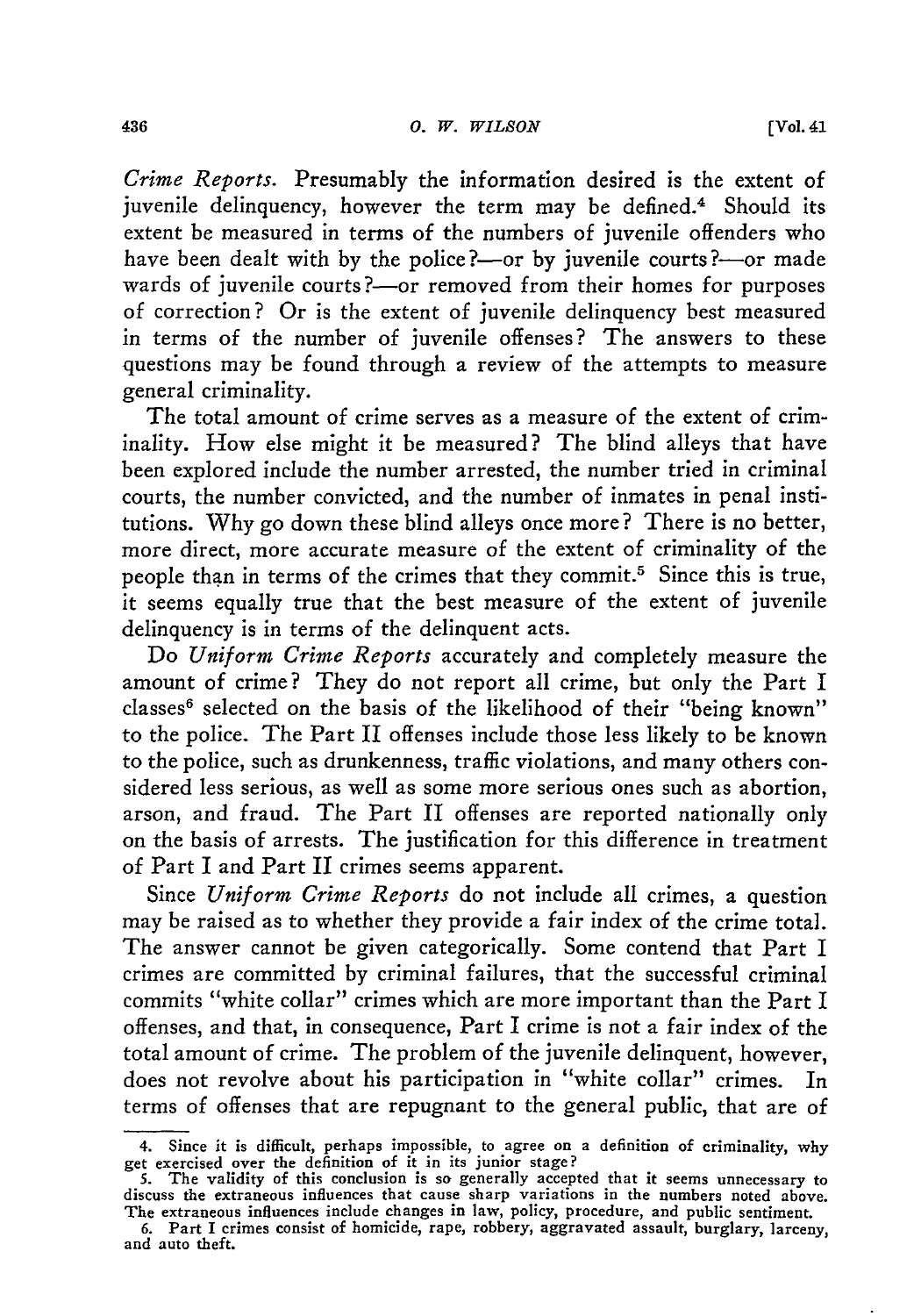first concern to the police and the criminal courts, that fill our penitentiaries, and that result in juvenile difficulties, Part I crimes seem to be of immediate concern. Most persons think of criminality in terms of Part I crimes. It will be considered in the same light here.

From a practical point of view it seems, therefore, that the extent of Part I crime may be taken as an index of the amount of crime that is of immediate concern to all agencies in the administration of criminal justice. Further, the present impossibility of measuring accurately the amount of other crime makes the acceptance of this index a necessity.<sup>7</sup>

Part I crime, then, is the best available measure of the extent of general criminality. Since this is true, it seems obvious that Part I crime committed by juveniles is the best available measure of the extent of juvenile delinquency.

Since Part I crimes are being reported and serve as a measure of general criminality, if it were possible to segregate those committed by juveniles, an equally valid measure of juvenile delinquency would be available. The problem is to ascertain which of all Part I crimes are committed by juveniles. This cannot be done specifically, but a juvenile crime index can be used which will serve the same end, ie., provide a measure of the extent and changes in frequency of juvenile crime.

Although Part I crimes committed by juveniles may be either more difficult or less difficult to clear by arrest than Part I crimes committed by adults, it seems fair to assume that any variation in difficulty within a community will remain fairly constant. It is possible, therefore, to measure variations in frequency of juvenile crime by using an index derived by applying to the number of all crimes in each Part I class the percentage of "cleared by arrest" cases in that class that were cleared by the arrest of juvenile perpetrators. For example, if 40% of all "cleared by arrest" auto thefts were cleared by the arrest of juveniles, then the juvenile auto theft rate index would be **40%** of all auto thefts in that community during that period.<sup>8</sup>

It is proposed that the system of *Uniform Crime Reports* be expanded to include annually the juvenile crime rate index in the community for each Part I crime. This should be divided into two parts: for offenses committed by persons 15 to 17 and 18 to 20 years of age, inclusive.

If this procedure were applied to each year group,9 from 15 or *16*

**<sup>7.</sup>** Perhaps there will be developed, one day, a more complete and accurate index of the total amount of crime. But the problems of juvenile delinquency and criminality are imme-diate and urgent; tools presently available must, therefore, be used in their solution.

**<sup>8. 0.</sup> W. WILSON, POLICE REcoRns,** Public Administration Service, Chicago, 1942, **p.** 222. **9. A juvenile crime rate index for each year group would be feasible only in the large city.**